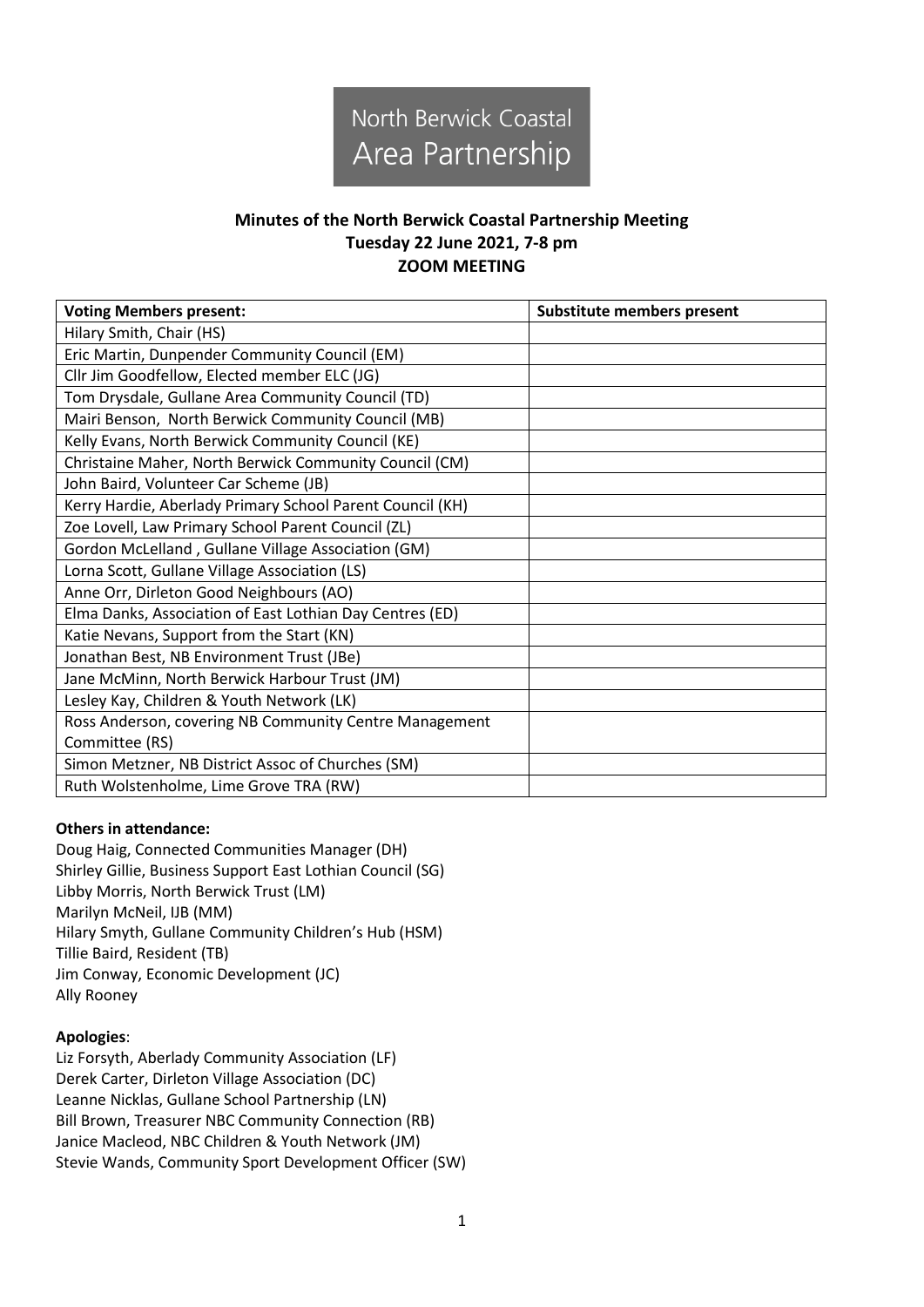| <b>AGENDA ITEM</b> |                    | <b>KEY DISCUSSION POINTS, DECISIONS</b>                                                                                                                                                                                                                                                                                                                                                                                                                                                                                                                                                                                                                                                                                                                                                          |  |
|--------------------|--------------------|--------------------------------------------------------------------------------------------------------------------------------------------------------------------------------------------------------------------------------------------------------------------------------------------------------------------------------------------------------------------------------------------------------------------------------------------------------------------------------------------------------------------------------------------------------------------------------------------------------------------------------------------------------------------------------------------------------------------------------------------------------------------------------------------------|--|
|                    |                    | <b>Actions</b>                                                                                                                                                                                                                                                                                                                                                                                                                                                                                                                                                                                                                                                                                                                                                                                   |  |
|                    |                    |                                                                                                                                                                                                                                                                                                                                                                                                                                                                                                                                                                                                                                                                                                                                                                                                  |  |
|                    |                    | 1. Welcome, Introductions and Apologies                                                                                                                                                                                                                                                                                                                                                                                                                                                                                                                                                                                                                                                                                                                                                          |  |
|                    |                    | HS welcomed everyone to the meeting. Introductions were made and apologies were<br>noted.                                                                                                                                                                                                                                                                                                                                                                                                                                                                                                                                                                                                                                                                                                        |  |
|                    |                    | DH advised that this meeting would be recorded, kept for 21 days then automatically<br>deleted.                                                                                                                                                                                                                                                                                                                                                                                                                                                                                                                                                                                                                                                                                                  |  |
|                    |                    | HS explained this would be a short meeting tonight due to Scotland playing in the Euros.                                                                                                                                                                                                                                                                                                                                                                                                                                                                                                                                                                                                                                                                                                         |  |
|                    |                    | 2. Minutes Previous Meeting                                                                                                                                                                                                                                                                                                                                                                                                                                                                                                                                                                                                                                                                                                                                                                      |  |
|                    |                    | Minutes from the Zoom meeting on 11 <sup>th</sup> May 2021 were agreed and accepted.                                                                                                                                                                                                                                                                                                                                                                                                                                                                                                                                                                                                                                                                                                             |  |
|                    | 3. Matters Arising |                                                                                                                                                                                                                                                                                                                                                                                                                                                                                                                                                                                                                                                                                                                                                                                                  |  |
|                    |                    | HS advised most of the matters arising will be covered during the meeting.                                                                                                                                                                                                                                                                                                                                                                                                                                                                                                                                                                                                                                                                                                                       |  |
|                    |                    | Governance The review group met and have suggested two small changes for the<br>Standing Orders.                                                                                                                                                                                                                                                                                                                                                                                                                                                                                                                                                                                                                                                                                                 |  |
|                    |                    | a) To include meetings using various digital platforms zoom, teams, skype<br>the information to members for comments.                                                                                                                                                                                                                                                                                                                                                                                                                                                                                                                                                                                                                                                                            |  |
|                    |                    | b) All primary schools and high school parent councils who show up at                                                                                                                                                                                                                                                                                                                                                                                                                                                                                                                                                                                                                                                                                                                            |  |
|                    |                    | meetings will each be allowed to vote.<br>HS/DH will send out by email the revised Standing Orders so that members can vote.                                                                                                                                                                                                                                                                                                                                                                                                                                                                                                                                                                                                                                                                     |  |
|                    |                    |                                                                                                                                                                                                                                                                                                                                                                                                                                                                                                                                                                                                                                                                                                                                                                                                  |  |
|                    |                    | HS advised there had been another proposal from North Berwick Community Council<br>regarding the number of votes they believe they should be entitled to which has been<br>sent round everyone. HS suggested this be discussed at another time/meeting as<br>everyone has not had the two weeks' recommended notice to look at the proposal. A<br>discussion took place.                                                                                                                                                                                                                                                                                                                                                                                                                         |  |
|                    |                    | LK highlighted that NBC Area Partnerships practice is to allow the chairs of sub groups<br>to vote but this is not shown in the Standing Orders - HS will check.                                                                                                                                                                                                                                                                                                                                                                                                                                                                                                                                                                                                                                 |  |
|                    |                    | <b>Summer Activities Programme</b><br>DH advised the Scottish Government has allocated £277,000 to East Lothian Council<br>to support summer activities. DH added that North Berwick had done extremely well<br>with many successful applications awarded. DH thanked everyone for submitting their<br>applications within an extremely tight timescale. Any unsuccessful<br>organisations/individuals can apply in future with their wonderful ideas.                                                                                                                                                                                                                                                                                                                                           |  |
|                    |                    | <b>Holiday Hunger/Food Poverty</b><br>DH confirmed a further £90,000 Social Welfare Fund from Scottish Government for<br>East Lothian Council for food poverty. North Berwick Coastal will receive £12,000. DH<br>proposed that this be given to the Health & Wellbeing sub group who facilitated<br>similar money during previous lockdowns. KN advised they are supporting 20 local<br>families and are struggling for space for the pantry as groups are slowly starting to use<br>the community centre again. KN advised they are looking to run down the stores over<br>the summer and then re stock. Looking at the fridge and freezer and possibly going to<br>a voucher system for fuel and food which the foodbank currently use. All just ideas at<br>the moment nothing set in stone. |  |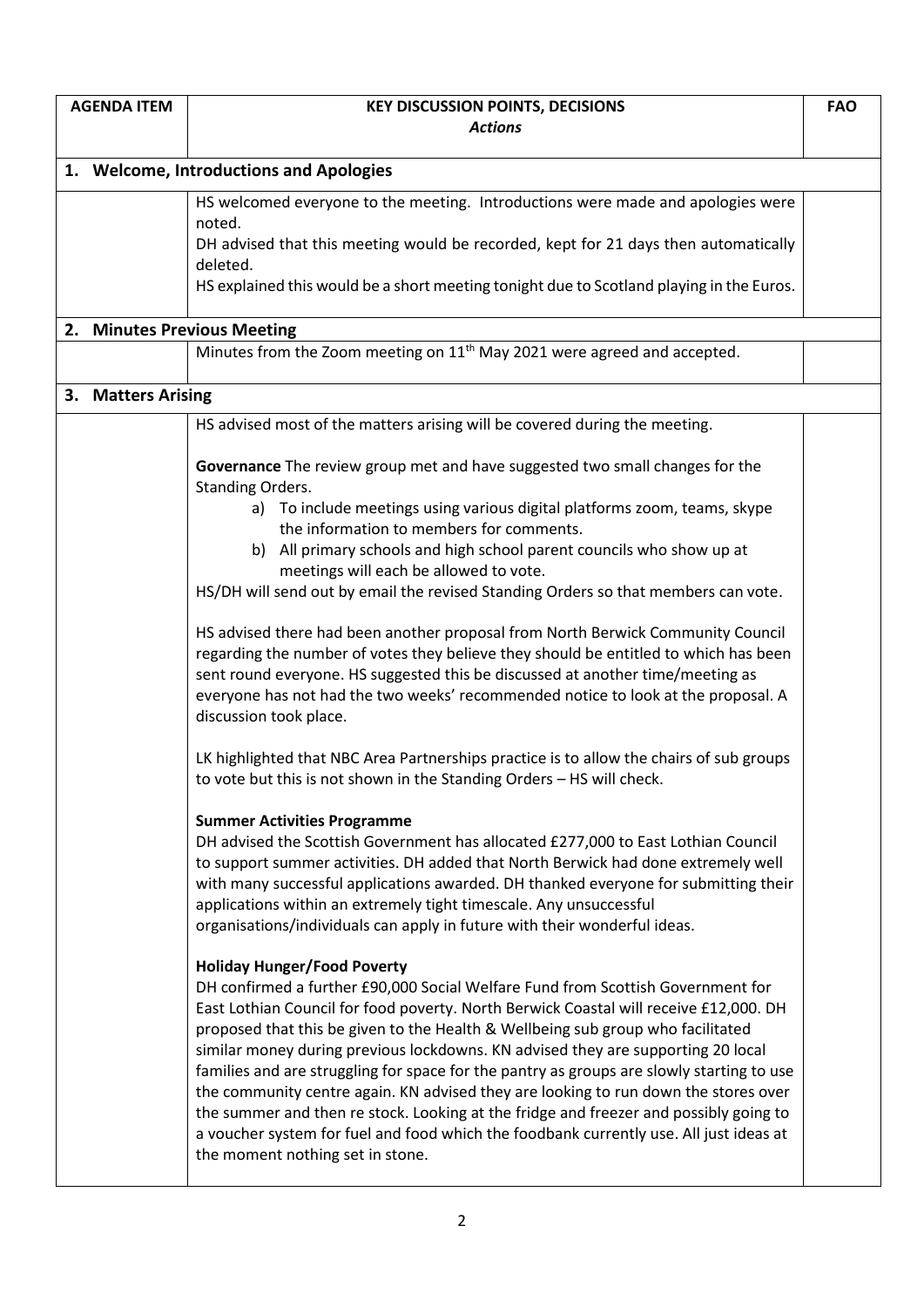|  |                                                                                   | Members were asked to vote on the £12,000 going to the NBC H&W for food poverty.         |  |  |  |  |
|--|-----------------------------------------------------------------------------------|------------------------------------------------------------------------------------------|--|--|--|--|
|  | It was unanimous yes and no objections received.                                  |                                                                                          |  |  |  |  |
|  |                                                                                   |                                                                                          |  |  |  |  |
|  |                                                                                   | 4. Declaration of Interest                                                               |  |  |  |  |
|  |                                                                                   | HS asked members to declare any conflict of interest they may have in any of the         |  |  |  |  |
|  |                                                                                   | applications being voted on tonight.                                                     |  |  |  |  |
|  |                                                                                   | JB declared a conflict of interest in the Bass rock Application.                         |  |  |  |  |
|  |                                                                                   | TD declared a conflict of interest in Dirleton Village Association.                      |  |  |  |  |
|  |                                                                                   | AO declared a conflict of interest in Dirleton Village Association.                      |  |  |  |  |
|  |                                                                                   | KN declared a conflict of interest regarding the food poverty money.                     |  |  |  |  |
|  |                                                                                   |                                                                                          |  |  |  |  |
|  |                                                                                   | 5. North Berwick Costal Area Plan 2021 - 2024                                            |  |  |  |  |
|  |                                                                                   | <b>Priorities from Sub Group Chairs</b>                                                  |  |  |  |  |
|  |                                                                                   | <b>Priorities Support from the Start</b>                                                 |  |  |  |  |
|  |                                                                                   | <b>Priorities Community Connections</b><br>$\bullet$                                     |  |  |  |  |
|  |                                                                                   |                                                                                          |  |  |  |  |
|  |                                                                                   | HS advised that each sub group have come up with some new priorities. This is            |  |  |  |  |
|  |                                                                                   | ongoing. HS/DH will meet to re draft the Area Plan to go forward. HS highlighted we all  |  |  |  |  |
|  |                                                                                   | need to think about why this area plan is so important. It needs to reflect what we see  |  |  |  |  |
|  |                                                                                   | as our part. We need to work together for a common goal. Make life better for people     |  |  |  |  |
|  |                                                                                   | who are struggling, continue to reduce inequalities. This plan will help us focus on our |  |  |  |  |
|  |                                                                                   | decision making. Do applications reach or priorities and targets?                        |  |  |  |  |
|  |                                                                                   |                                                                                          |  |  |  |  |
|  |                                                                                   | DH advised C&Y have identified priorities and OTH have a list of priorities that will be |  |  |  |  |
|  |                                                                                   | finalised at their meeting tomorrow night. HS confirmed there is still a lot of work to  |  |  |  |  |
|  |                                                                                   | be done by all and is keen to make sure Climate Change and Poverty are included. HS      |  |  |  |  |
|  |                                                                                   | advised once she has this drawn up it will go to all members before the next meeting     |  |  |  |  |
|  |                                                                                   | in August. Maybe need to look at how we can go out and about in all the difference       |  |  |  |  |
|  |                                                                                   | villages.                                                                                |  |  |  |  |
|  |                                                                                   |                                                                                          |  |  |  |  |
|  | GM asked if the OTM group would be discussing the X5 bus that has been withdrawn. |                                                                                          |  |  |  |  |
|  |                                                                                   | HS advised the meeting is tomorrow night. JG thought that due to lack of passengers      |  |  |  |  |
|  |                                                                                   | the East Coast Bus company may be economically struggling but suggests if a large        |  |  |  |  |
|  |                                                                                   | number of people wanted to see this bus reinstated maybe writing letters to the          |  |  |  |  |
|  |                                                                                   | company may help. The company do not receive and subsidy from East Lothian               |  |  |  |  |
|  |                                                                                   | Council. DH will take this to the OTM meeting tomorrow. TD felt that people may not      |  |  |  |  |
|  |                                                                                   | be aware of the situation and that more publicity is needed. To raise awareness. DH      |  |  |  |  |
|  |                                                                                   | will share the link the OTM meeting tomorrow is people wish to attend.                   |  |  |  |  |
|  |                                                                                   |                                                                                          |  |  |  |  |
|  |                                                                                   | JB advised that the voluntary Car Scheme is hoping to start up in September but they     |  |  |  |  |
|  |                                                                                   | require a new coordinator and would urge anyone interested to please get in touch.       |  |  |  |  |
|  |                                                                                   | EM felt there was a lack of information regarding meetings and what sub groups are       |  |  |  |  |
|  |                                                                                   | up to. HS agreed and asked if anyone would be willing to come forward and help with      |  |  |  |  |
|  |                                                                                   | web site etc. to get in touch. GM felt that finding relevant information on web sites is |  |  |  |  |
|  |                                                                                   | quite difficult.                                                                         |  |  |  |  |
|  |                                                                                   | 6. Reports from Sub Groups                                                               |  |  |  |  |
|  |                                                                                   | HS asked those present if there were any immediate actions requiring attention. None     |  |  |  |  |
|  |                                                                                   | were forthcoming. Updates will follow at the next meeting.                               |  |  |  |  |
|  |                                                                                   |                                                                                          |  |  |  |  |
|  |                                                                                   | 7. Reports from Village Representatives                                                  |  |  |  |  |
|  |                                                                                   | Again, HS asked those present if there were any immediate actions requiring              |  |  |  |  |
|  |                                                                                   | attention. None were forthcoming. Updates will follow at the next meeting.               |  |  |  |  |
|  |                                                                                   |                                                                                          |  |  |  |  |